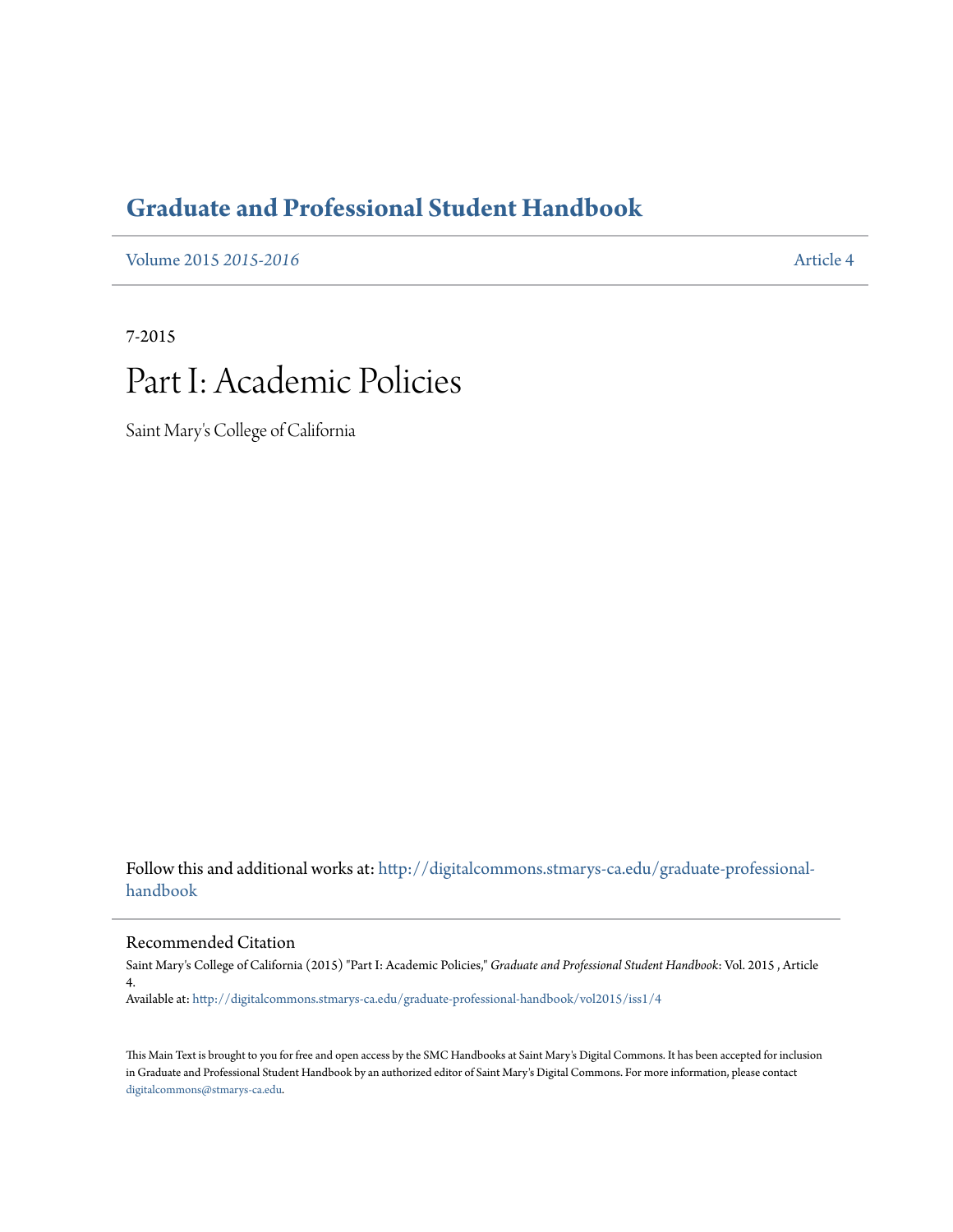## Part I: Academic Policies

### Definitions Applying to Academic Policies

**Graduate student:** A student admitted to any graduate-level program at Saint Mary's College.

**Professional student:** A student admitted to any undergraduate program designed for working adults. For purposes of clarity, these students are also referred to in the handbook as "undergraduate professional student."

**Business day:** Refers to all days during which the College is officially open, including days when classes are not in session.

**Program director:** The administrator responsible for a particular program.

**Dean:** The administrator responsible for a particular school. In nearly all cases, the dean may delegate responsibilities assigned to her/him to another party, such as an associate dean.

### Admissions Requirements

Saint Mary's College welcomes applications from students qualified to pursue a program of study leading to a graduate or undergraduate professional degree. The admissions process is designed to evaluate the potential for success in an individual program. Applicants should consult the department to which they are applying for its specific evaluation requirements and criteria.

#### **GENERAL REQUIREMENTS FOR GRADUATE STUDENTS**

Applicants must hold or expect to hold prior to the beginning of classes a bachelor's degree (for master's degree programs) or a master's degree (for doctoral programs) from a regionally accredited U.S. institution or an equivalent international university. International students must provide transcripts showing graduation from a recognized college or university with a degree normally requiring 15-16 years of prior education before graduation from college or university.

Applicants must submit two or three letters of recommendation (varies by program) from academic or professional references and official transcripts of all baccalaureate and postbaccalaureate studies.

In evaluating a candidate for admission, the admissions officer or committee reviews the following credentials: the completed application, transcripts from the colleges and/or universities the applicant has attended, and letters of recommendation. Some schools and programs in the College require standardized examinations, such as the GRE or GMAT, and some schools or programs may conduct admissions interviews or require writing samples or statements of purpose. In reviewing transcripts, admissions officers will take into account the choice of coursework, the rigor of the undergraduate major, the competitiveness of the academic institutions, and the grade point average (GPA). For master's degree and credential programs, an undergraduate GPA of 2.8 or better is generally

the standard for admissions consideration. Doctoral programs typically require an undergraduate GPA of 3.0 and a graduate GPA of 3.5.

#### **GENERAL REQUIREMENTS FOR UNDERGRADUATE PROFESSIONAL STUDENTS**

Applicants to the LEAP program must hold a high school diploma or its equivalent. Applicants to the Leadership and Organizational Studies program must have earned a minimum of 64 semester units of acceptable transfer credit.

Applicants must submit two letters of recommendation from academic or professional referees and official transcripts of all baccalaureate studies.

In evaluating a candidate for admission, the admissions officer or committee reviews the following credentials: the completed application, transcripts from the colleges and/or universities the applicant has attended, letters of recommendation, an experiential learning inventory, and an essay or statement of goals. In reviewing transcripts, admissions officers will take into account the grade point average (GPA). An undergraduate GPA of 2.0 or better is generally the standard for consideration.

### Academic Standing

#### **UNCONDITIONAL ACCEPTANCE**

Students who meet all program admissions criteria, have complete files, and have been selected for admission by program-specific admissions processes are accepted unconditionally.

#### **PROVISIONAL ACCEPTANCE**

Students whose admissions files are incomplete (e.g., missing test scores, transcripts, etc.) may be provisionally admitted, and must take steps to ensure that their files are completed within one term. The time limit may be extended with the approval of the program director.

#### **CONDITIONAL ACCEPTANCE**

If a student has a complete application but missing requirements, such as the Basic Skills Requirement (BSR) or the Writing Proficiency Exam, this student may be admitted conditionally. The program director will notify the student in writing how to attain unconditional acceptance and provide a deadline for achieving it.

#### **ACADEMIC PROBATION**

Graduate students whose cumulative grade point average in courses constituting the degree falls below a 3.0 (B) average at any time during their course of study are placed on academic probation. They are notified of their status in writing by the Vice Provost for Graduate and Professional Studies. Upon notification, students have one academic term to bring their grade point average up to the 3.0 level. Failure to do so will result in academic disqualification.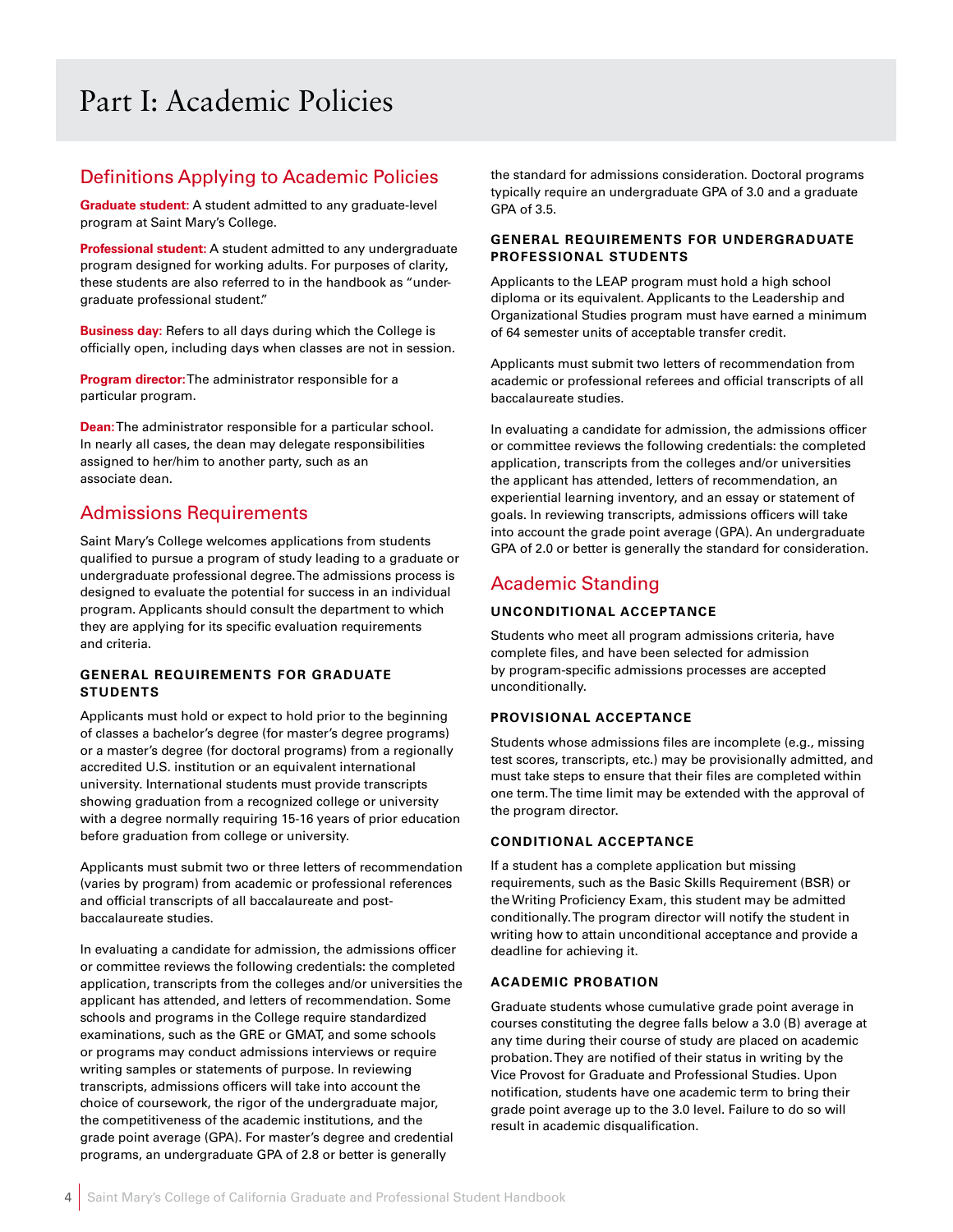Some programs at the College—especially those using P/F grading—may issue Marginal Performance Letters. The use of Marginal Performance Letters is a warning to the student that even though his/her coursework might merit a passing grade, the work was nonetheless marginal. An instructor may note such deficiency by submitting a Marginal Performance Letter to the program director along with the passing grade. A Marginal Performance Letter is not a grade and does not appear on the student's transcript; it is a formal letter placed in the student's official file. This letter cannot be removed prior to degree completion except at the request of the instructor. All Marginal Performance Letters are removed from the file after the degree is completed.

Marginal Performance Letters are intended to: 1) inform the student of identifiable weaknesses in performance so that the student can become aware of them and seek to improve his/ her performance; 2) inform the program administration of specific concerns with respect to a student performance so that students can be appropriately counseled; and 3) serve as the basis for probation and disqualification. Students who accumulate two or more Marginal Performance Letters will be placed on Academic Probation.

Undergraduate Professional students whose grade point average falls below a 2.0 (C) average at any time during their course of study are placed on academic probation. They are notified of their status in writing by the Vice Provost for Graduate and Professional Studies. Students have one semester to bring their grade point average up to the 2.0 level. Failure to do so may result in academic disqualification.

#### **ACADEMIC DISQUALIFICATION**

Graduate students are disqualified from continuing in a program when they have not attained a cumulative grade point average of 3.0 or higher for two continuous terms of enrollment. Two terms of enrollment count as continuous even if a student has taken a leave between terms. Students in P/F programs are subject to disqualification if they receive a failing grade in two courses or if they fail or receive Marginal Performance Letters in three courses.

Undergraduate Professional students are disqualified from continuing in a program when they have not attained a 2.0 grade point average for two or more terms. The Vice Provost for Graduate and Professional Studies notifies students subject to disqualification.

Any student subject to disqualification is barred from further study at Saint Mary's College.

#### **SPECIAL ACADEMIC PROBATION**

Special Academic Probation is granted at the discretion of the Vice Provost for Graduate and Professional Studies and may be based on the student's extreme personal hardship, serious illness, or a similar reason that justifies poor academic standing. Students facing academic disqualification may request to be placed on Special Academic Probation by filing a Petition for Special Action within two weeks of the notice of disqualification. In addition to explaining their special circumstances, students must also outline how they expect to improve their grades and resume regular academic standing by the end of the next term. If granting Special Academic Probation, the Vice Provost for Graduate and Professional

Studies may further specify additional conditions and program requirements for removing academic probation status. Students who fail to meet the conditions of Special Academic Probation are disqualified from further study.

### Full- and Part-time Status

Students should consult with their individual programs in order to determine a course of study that is considered full- or parttime. Full-time status may be a requirement of a program and may determine eligibility for financial aid.

### Residency Requirement

"In residence" typically means on the Saint Mary's College campus, but there are common exceptions: Students attending SMC-sponsored overseas programs and students attending at satellite campuses are in residence, as are students enrolled in online or hybrid courses. At least 50 percent of all credential or master's programs must be completed in residence. The remaining 50 percent may consist of transfer credits, challenges, comprehensive evaluations, independent study, and other non-standard classes.

### Transfer Units for Graduate Students

A limited amount of graduate credit obtained at other accredited colleges or universities may be accepted in partial fulfillment of some requirements for a credential, certificate, or master's degree. Generally, no more than two full-unit courses can be so approved, but under special circumstances, the dean of the school may approve up to a total of three fullunit courses. Transferred credit does not qualify as work done in residence.

Courses acceptable for transfer credit must:

- Have been graduate courses with clear relevance to course of study,
- Have been taken at a regionally accredited institution of higher education within the last five years, (Coursework may be acceptable beyond five years if the candidate can demonstrate current experience and knowledge.)
- Have been assigned a grade of "B" (or its equivalent or better),
- Not have been supervised fieldwork, field practice, practicum or independent study (with the exception of one semester of credit for the school counseling PPS credential).

Permission to take courses at another institution, after admission to the College, may be granted at the discretion of the program director only if all of the following criteria are met:

- The course is vital to the student's program of study and is currently not available or not offered in a timely fashion at the College.
- The course is offered at the appropriate graduate level and is offered by a regionally accredited institution.
- The total number of transfer units does not exceed the maximum described above.
- Permission must be granted before the course is taken.
- Upon relocation outside of the area, a student may petition for an additional course to be taken at another institution.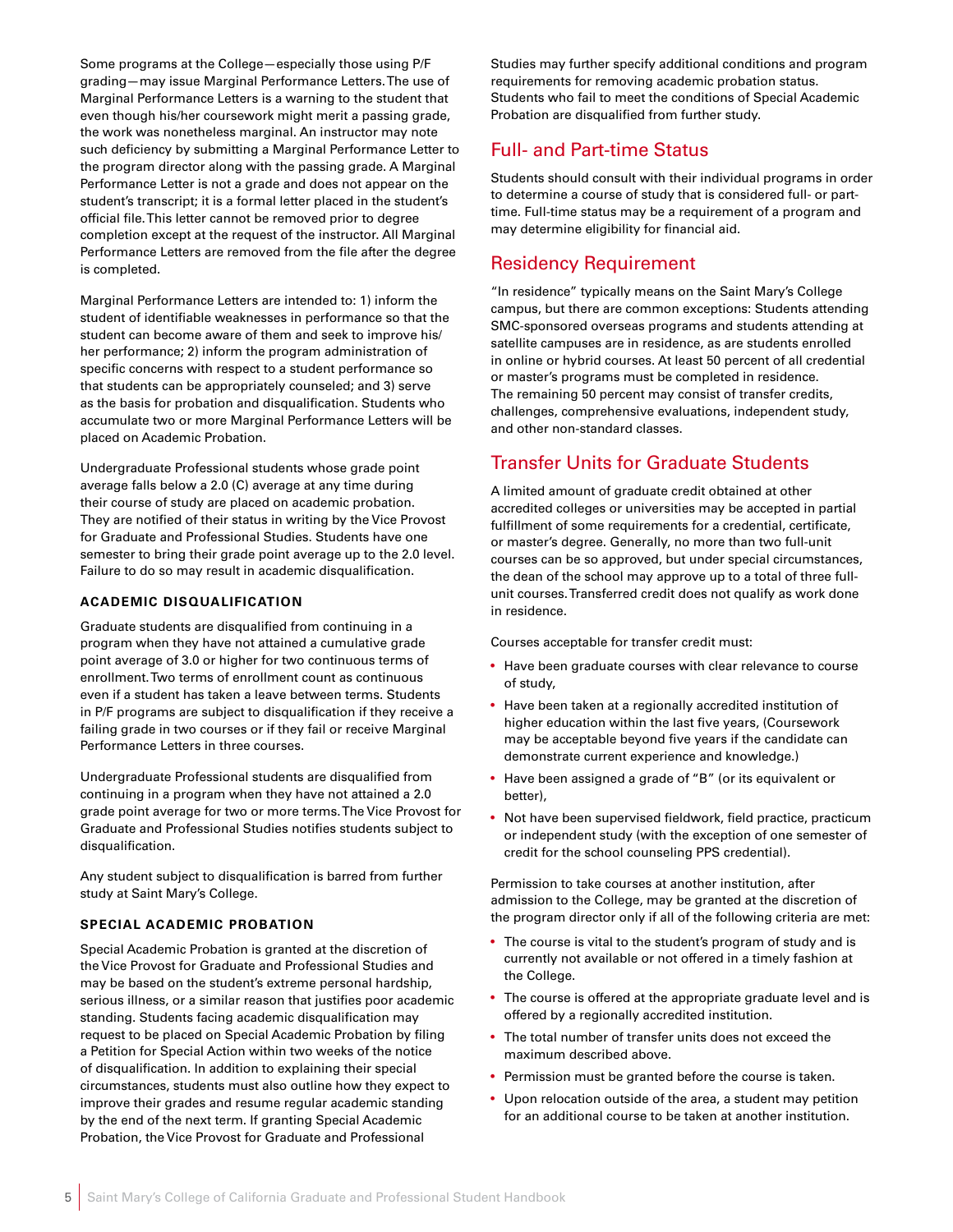Upon completion of the course, the other institution should forward the transcript information directly to the Registrar.

### Transfer Units for Undergraduate Professional Students

Credit obtained at other accredited colleges or universities may be accepted in fulfillment of elective and some general education requirements for a bachelor's degree. Transferred credit does not qualify as work done in residence.

Courses acceptable for transfer credit must:

- Have been taken at a regionally accredited institution of higher education or an appropriate and comparable institution in another country,
- Have been assigned a grade of "C-" (or its equivalent or better),
- Be transferable to the University of California if taken at a California community college, except for courses that are related to their current career field or (for LEAP students) the career field to which they are transitioning, which may be transferable to the California State University System,
- Not exceed 10 semester units for activity units (e.g., physical education),
- Not include remedial subjects and secondary school mathematics,
- May not exceed a total of 64 lower division semester units when combined with other courses comprising the bachelor's degree.

Permission to take courses at another institution, after admission to the College, may be granted at the discretion of the program director only if all of the following criteria are met:

- The course is offered by a regionally accredited institution.
- The course meets the criteria for acceptable transfer credit.
- The course is applicable to the student's program and does not exceed the maximum of 64 lower division units allowed toward the bachelor's degree.
- Permission is requested before the course is taken.

Upon completion of the course, the other institution should forward the transcript information directly to the Registrar.

### Grading

#### **GRADUATE STUDENTS**

**Graduate courses are evaluated on the 4.0 scale with "A" being equivalent to 4.0. Pass/fail (P/F) grading is offered in many graduate courses and programs. In most graduate programs, a passing grade (or the grade of "Pass" in a P/F courses) is equivalent to a "B-"or higher. In the Professional MBA Program, a passing grade is equivalent to a "C" or higher. Any failing grade must be repeated for credit toward the degree. In some programs, students may be required to complete a particular class with a passing grade before enrolling in subsequent course offerings. All grades will appear on the transcript, but for the purposes of calculating grade point average, only the grade received in the most recent (passing) enrollment will be used. The number of times a course may be repeated for credit with a passing grade is at the discretion of the individual program.** 

**Graduate students who complete their degree with a cumulative grade point average of 3.75 or higher are designated as graduating with Honors by indication on both the transcript and the diploma. Students in P/F courses can also graduate with honors by receiving the grade of "honors" ("H") in five or more courses. Honors recognition in a course is given to students whose standard of performance significantly exceeds that expected in the course and is considered to be rare.** 

#### **UNDERGRADUATE PROFESSIONAL STUDENTS**

Undergraduate professional courses are evaluated on the 4.0 scale with "A" being equivalent to 4.0. In courses taken P/F in undergraduate professional programs, the grade of "Pass" is equivalent to a C- or higher, and will not impact the student's GPA. Any grade beneath a C- (in letter-graded or P/F courses) needs to be repeated for credit toward the degree.

Undergraduate professional students are awarded honors designation using the traditional Latin honor system: cum laude (3.5 cumulative GPA); magna cum laude (3.75 cumulative GPA); and summa cum laude (3.85 GPA).

#### **INCOMPLETES AND FINAL GRADES**

An instructor may grant an incomplete ("I") to a student due to circumstances such as a serious illness, personal or family crisis, or extraordinary demands due to employment, or an unresolved Honor Code issue, given that the student is passing the course and has had reasonable attendance throughout the term. The instructor is responsible for determining whether an incomplete is the appropriate grade. Incomplete grades must be cleared by the end of the next term. An extension may be requested in writing prior to the deadline, using the form Student Petition for Exceptional Action. The petition must be approved by the instructor and the program director. Incomplete grades that are not cleared automatically become "F" grades, depending on the default grading status of the course. Students who have two incomplete grade reports for two consecutive semesters may not register for any new courses until the incompletes have been cleared.

Final grades are considered permanent and not to be changed except in the case of an error in computing, recording or evaluating a student's work, or in the case of an Honor Code sanction imposed after grades have been posted. When necessary, faculty may secure a Grade Change Petition from the Registrar's office. Students wishing to appeal a specific grade assigned should consult with their program director for program-specific appeal guidelines.

### Attendance policy

Regular attendance is an important obligation and essential condition for successful academic progress. Absences may seriously jeopardize the successful completion of a course.

The instructor is responsible for communicating the attendance policy for a given course. Students are responsible for all assignments in a course whether or not the assignments were announced during an absence. Penalties for absences depend upon the nature and amount of work missed, of which the faculty member is the sole judge.

It is not permissible to miss regularly scheduled classes for the purpose of intercollegiate athletic practice. A student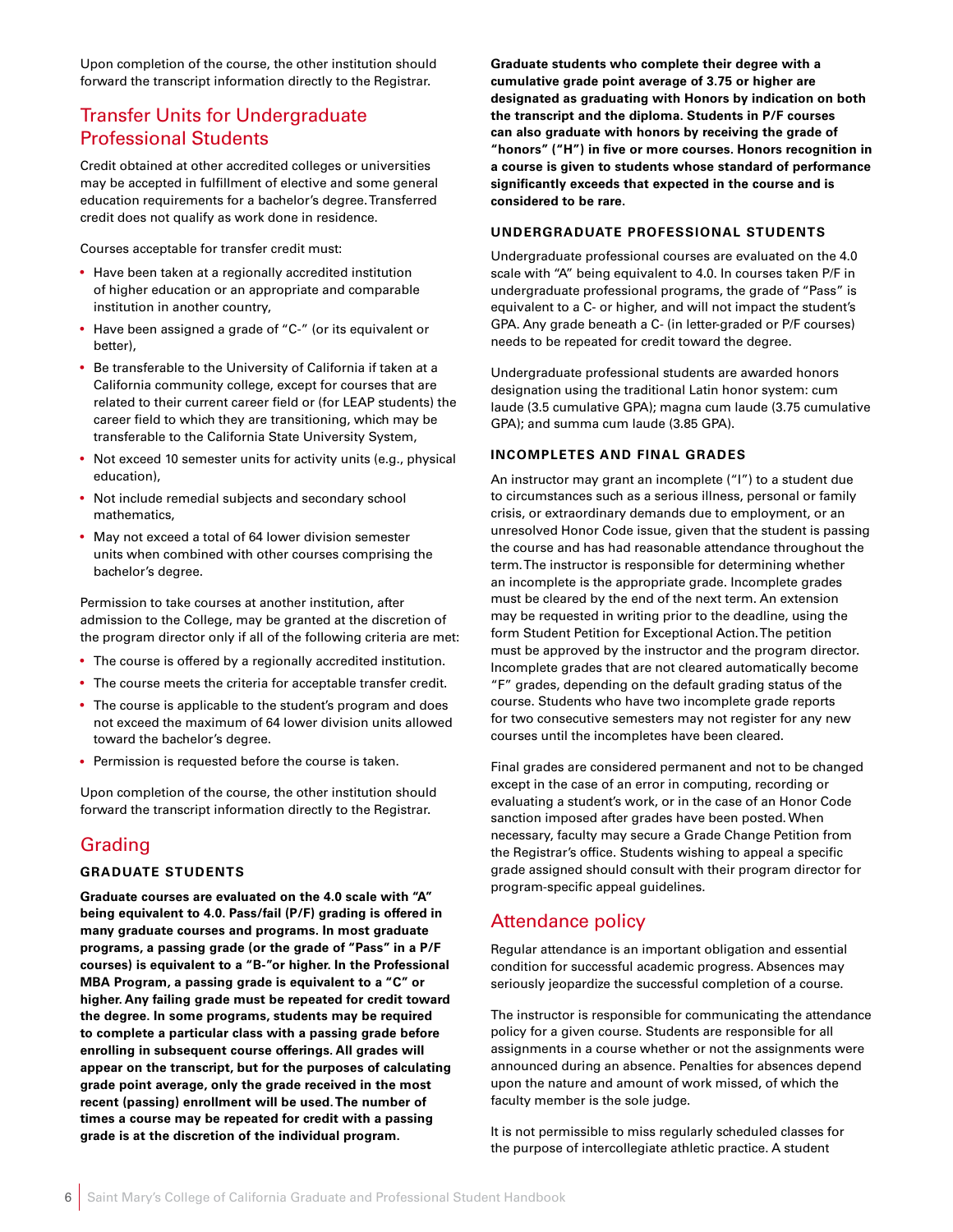who misses the first session of a course, even if s/he is pre-registered, may have his/her place in that course given away and be denied further attendance in that course. The College recognizes that during a field experience placement or practicum, students may encounter labor disputes that result in a work stoppage (either a strike or a lock-out), a "sickout," or a slow-down, or other job action. The policies and procedures of the College in such an event are available from the program director.

### Auditing

Students may audit College courses without earning College credit, depending on availability. A Petition to Audit a Course form must be filed by the student with the program director. Auditors cannot expect to take examinations or submit written work for evaluation, but may participate in class discussions.

### Open enrollment

Open enrollment is limited to students not regularly matriculated or admitted to a graduate program as well as those not maintaining continuous enrollment. Graduate students who register as open enrollment students in another program sever their continuous enrollment in their original program. No more than three units of open enrollment credit in a graduate program may be transferred upon entry into the graduate program.

### Continuous enrollment and leave of absence

All students are expected to be continuously enrolled in their program unless otherwise stipulated in program materials. Students who wish to leave the College temporarily must request such a leave in writing from their program director. Students may take leave for one academic term unless otherwise specified by the program. Normally, students who are not enrolled in classes for two academic terms will be considered withdrawn and must reapply to the program (and must pay an application fee). Programs are not required to accept such applications for readmission. If students are readmitted, they are held to the catalog requirements of the term in which they are readmitted. Students may file a petition with the program to extend their leave for more than one semester for medical reasons or for active military service. Students may also file to extend their leave on educational grounds. The rationale for this planned leave must document the intention to pursue other activities that clarify educational goals or enrich educational programs. These activities might include travel for educational purposes or onthe-job experience in an area related to the student's field of academic study.

The College does not permit leaves based on the lack of funds to pay tuition and other fees.

### Timely completion of degree

It is expected that students will make steady progress toward the completion of their degree. Therefore, students receiving the bachelor's, credential or master's degree have five years to complete their program; students receiving the doctoral degree have eight years. Extensions may be granted for extraordinary circumstances by the Vice Provost for Graduate

and Professional Studies, but students may be held to new standards and/or asked to verify currency in any coursework taken more than five years prior.

### Dual degree programs

Saint Mary's allows for students to enroll in courses of study defined as dual degree programs. These programs, which involve students enrolling concurrently in two aligned courses of study, are defined by the College and available to potential applicants. In dual degree programs, students are admitted to the degree programs under the usual processes for the individual programs. These students should ensure that they are seeking clear academic advice in scheduling coursework and fulfilling degree requirements in a timely manner.

### Second master's degree

Students wishing to take two or more courses of study concurrently that are not defined as dual degree programs are required to file a petition for exceptional action, providing a rationale for working on another degree program before completing the degree program in which they are currently enrolled. This petition must be approved by the dean of the school (or deans of the schools, should the programs be in different schools). Core courses for one program may not be used to satisfy core requirements of another program.

### Course evaluations

Course evaluations should be conducted for each graduate and undergraduate professional course offered at Saint Mary's College, and students have the responsibility to participate in these evaluations.

### Degree requirements

Students are expected to satisfy degree requirements defined by their individual programs. Please see program materials or program director for specific requirements.

### Advancement to candidacy and completion of degree

Each student who plans to become a candidate for a degree is required to:

- Be admitted to a specific program and maintain good academic standing
- Complete all required courses and reach the minimum unit requirement for the program
- File a Petition for Candidacy with the Registrar.

Students who have advanced to candidacy may be required to take additional exams or participate in final projects in order to complete the requirements for their degree. Some programs also require students to submit a thesis, synthesis project, or dissertation. These students must follow the Thesis, Synthesis Project, and Dissertation Guidelines.

### Thesis, Synthesis Project, and Dissertation Guidelines

Some programs require students to submit a thesis, synthesis project, or dissertation in order to complete their degrees.